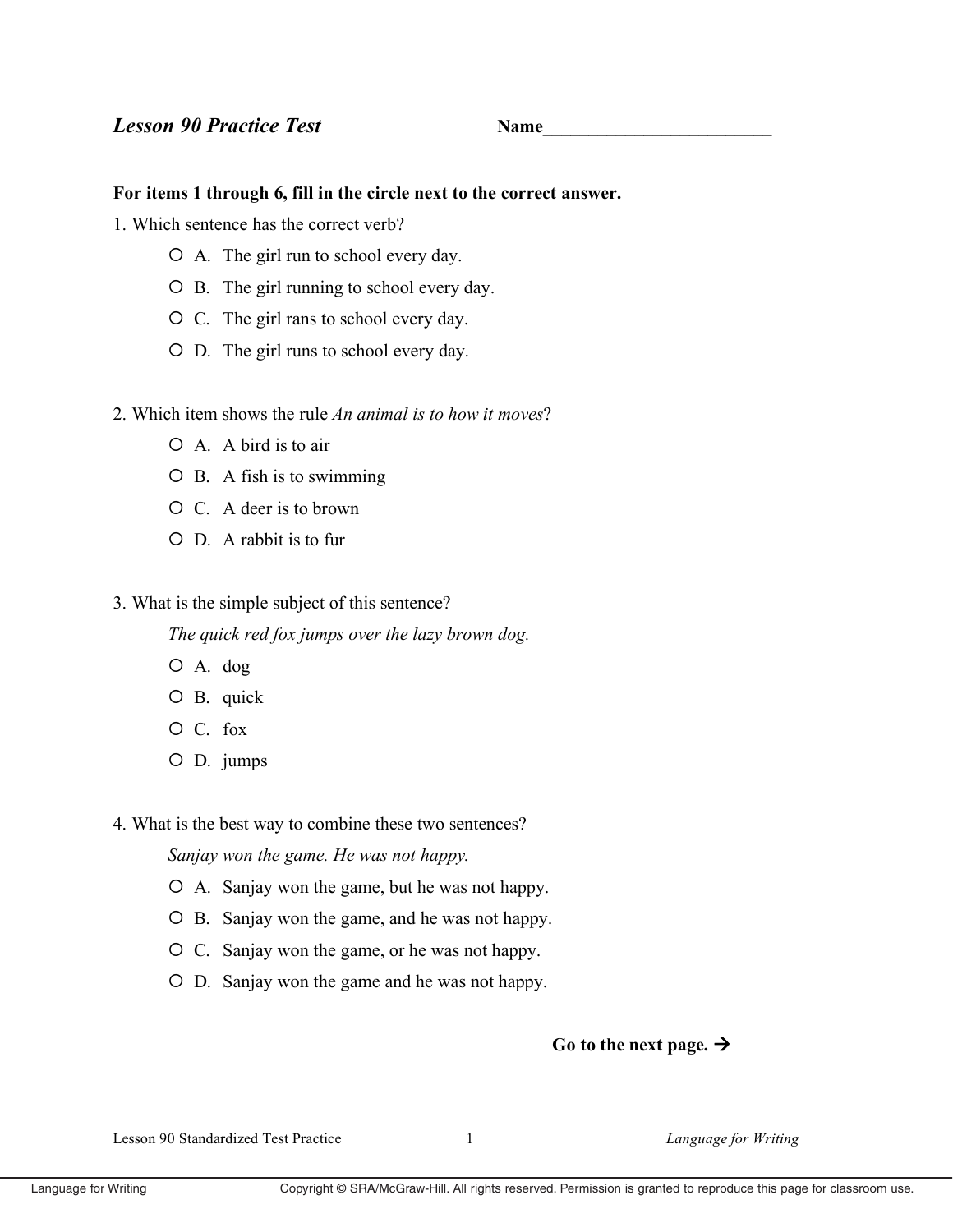- 5. What is the correct abbreviation for *Mister*?
	- $O$  A. Ms.
	- O B. Mrs.
	- O C. Mr.
	- $O$  D. M.

6. What two words make up the contraction they're?

- O A. there are
- $O$  B. they are
- O C. their are
- O D. they were

## For items 7 and 8, write your answers on the lines.

7. Write a general statement that summarizes what Ahmed did.

Ahmed put his left foot into his left shoe. Then he put his right foot into his right shoe. Then he tied the laces on both shoes. He tied the laces as tightly as he could.

## Go to the next page.  $\rightarrow$

Language for Writing